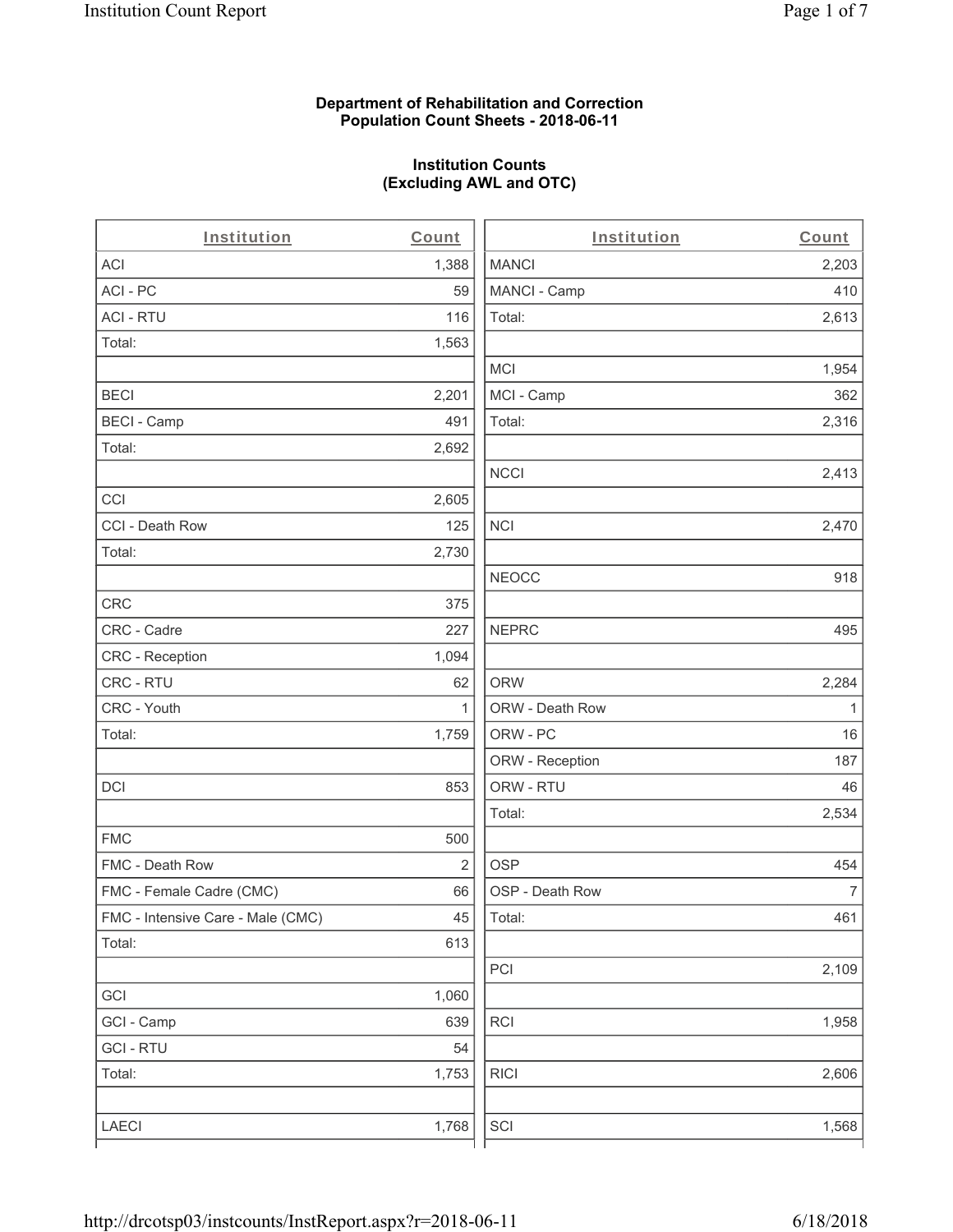| LECI                     | 2,144 | <b>SOCF</b>      | 1,232 |
|--------------------------|-------|------------------|-------|
| LECI - Camp              | 177   | SOCF - RTU       | 33    |
| Total:                   | 2,321 | Total:           | 1,265 |
|                          |       |                  |       |
| LOCI                     | 2,259 | <b>TCI</b>       | 989   |
|                          |       | TCI - Camp       | 441   |
| LORCI                    | 235   | Total:           | 1,430 |
| <b>LORCI - Cadre</b>     | 106   |                  |       |
| <b>LORCI - Reception</b> | 1,247 | <b>TOCI</b>      | 784   |
| Total:                   | 1,588 | <b>TOCI - PC</b> | 91    |
|                          |       | Total:           | 875   |
| MACI                     | 1,000 |                  |       |
| MACI - Minimum           | 1,260 | <b>WCI</b>       | 1,256 |
| Total:                   | 2,260 | WCI - RTU        | 33    |
|                          |       | Total:           | 1,289 |
|                          |       |                  |       |

**Total Population: 49,479**

\* The Total Population includes 30 Offenders with Reason Codes 30 & 31. \*\* The Total Population includes 37 Offenders with Reason Code 0A.

# **Male Population by Security Level (Include AWL and Exclude OTC)**

| Security Level         |                   | <b>Body</b> | AWL            | $(-\text{OTC})$ | Total  |
|------------------------|-------------------|-------------|----------------|-----------------|--------|
| Total Level 5          |                   | 107         | 3              | 3               | 107    |
| Total Level 4          |                   | 2,675       | 15             | 13              | 2,677  |
| Total Level 3          |                   | 12,021      | 130            | 112             | 12,039 |
| Total Level 2          |                   | 15,746      | 184            | 133             | 15,797 |
| Total Level 1          |                   | 14,757      | 145            | 69              | 14,833 |
| <b>Total Death Row</b> |                   | 136         | $\mathfrak{p}$ |                 | 137    |
|                        | <b>Total Male</b> | 45,442      | 479            | 331             | 45,590 |

#### **Female Population by Institution (Include AWL and Exclude OTC)**

| Institution              | <b>Body</b> | AWL |    | <u><sup>r</sup>ota</u> r |
|--------------------------|-------------|-----|----|--------------------------|
| DCI                      | 853         | 12  | 10 | 855                      |
| <b>FMC</b>               | 15          |     |    | 16                       |
| FMC - Female Cadre (CMC) | 66          |     |    | 67                       |
| <b>NEPRC</b>             | 495         | 9   | ◠  | 502                      |
| <b>ORW</b>               | 2,283       | 37  | 20 | 2,300                    |
|                          |             |     |    |                          |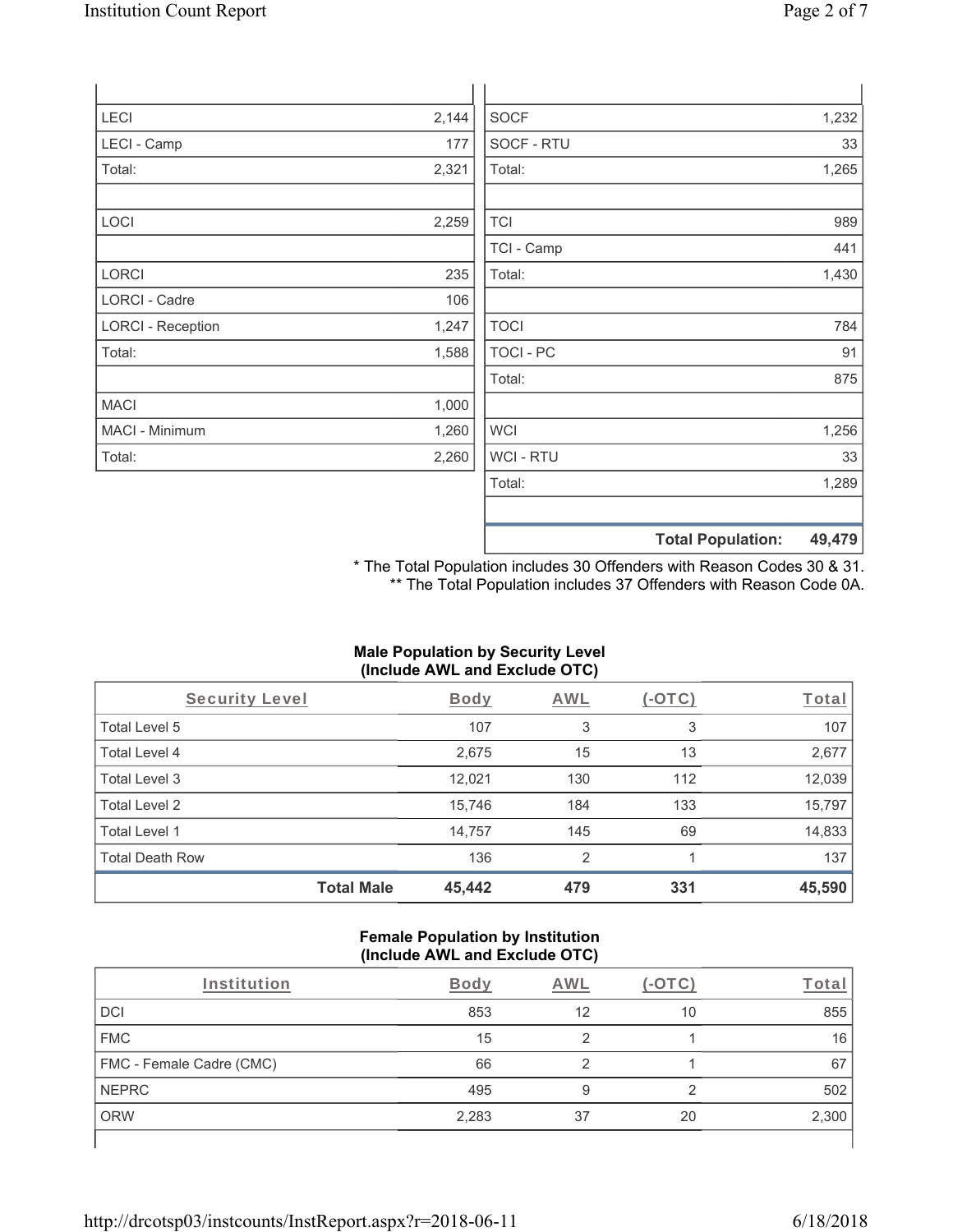| ORW - Death Row        |                          |        | 0   |     |        |
|------------------------|--------------------------|--------|-----|-----|--------|
| ORW - PC               |                          | 16     |     |     | 16     |
| <b>ORW</b> - Reception |                          | 187    | 5   |     | 189    |
| <b>ORW - RTU</b>       |                          | 46     |     |     | 46     |
|                        | <b>Total Female</b>      | 3,962  | 67  | 37  | 3,992  |
|                        | <b>Total Population:</b> | 49,404 | 546 | 368 | 49,582 |

#### **Male Population by Institution: Security Level 5 (Include AWL and Exclude OTC)**

|              | Institution          | Body           | AWL            | $(-OTC)$       | Total          |
|--------------|----------------------|----------------|----------------|----------------|----------------|
| CRC          |                      | 2              | 0              | 0              | 2              |
| <b>MACI</b>  |                      | 4              | $\mathbf 0$    | $\Omega$       | 4              |
| <b>MANCI</b> |                      | 2              | 0              | 0              | 2              |
| <b>NEOCC</b> |                      |                | $\Omega$       | $\Omega$       |                |
| <b>OSP</b>   |                      | 43             | 1              |                | 43             |
| <b>RICI</b>  |                      | $\overline{2}$ | 0              | $\Omega$       | $\overline{2}$ |
| <b>SOCF</b>  |                      | 42             | $\overline{2}$ | $\overline{2}$ | 42             |
| <b>TCI</b>   |                      |                | $\Omega$       | 0              |                |
| <b>TOCI</b>  |                      | 8              | $\Omega$       | $\mathbf{0}$   | 8              |
| <b>WCI</b>   |                      | $\mathcal{P}$  | $\Omega$       | $\Omega$       | 2              |
|              | <b>Total Level 5</b> | 107            | 3              | 3              | 107            |

#### **Male Population by Institution: Security Level 4 (Include AWL and Exclude OTC)**

| $\mathcal{L}$            |                | $\overline{\phantom{a}}$ |              |                |
|--------------------------|----------------|--------------------------|--------------|----------------|
| Institution              | <b>Body</b>    | AWL                      | (OTC)        | Total          |
| <b>ACI</b>               | $10$           | $\mathbf 0$              | 0            | 10             |
| <b>BECI</b>              | 1              |                          |              |                |
| ${\sf CRC}$              | 28             |                          |              | 28             |
| CRC - Reception          | 6              | $\Omega$                 | $\mathbf{0}$ | 6              |
| CRC - RTU                | 23             | $\mathbf 0$              | $\Omega$     | 23             |
| <b>FMC</b>               | $\overline{2}$ | 0                        | $\mathbf{0}$ | $\overline{2}$ |
| GCI                      | 2              | $\mathbf 0$              | $\Omega$     | $\overline{2}$ |
| LECI                     | 29             | 1                        |              | 29             |
| <b>LORCI</b>             | 10             | $\overline{0}$           | $\mathbf 0$  | 10             |
| LORCI - Cadre            | 1              | $\mathbf 0$              | $\mathbf 0$  |                |
| <b>LORCI - Reception</b> | 11             | $\mathbf 0$              | $\mathbf{0}$ | 11             |
| <b>MACI</b>              | 50             | $\overline{0}$           | $\mathbf{0}$ | 50             |
| <b>MANCI</b>             | 57             |                          |              | 57             |
|                          |                |                          |              |                |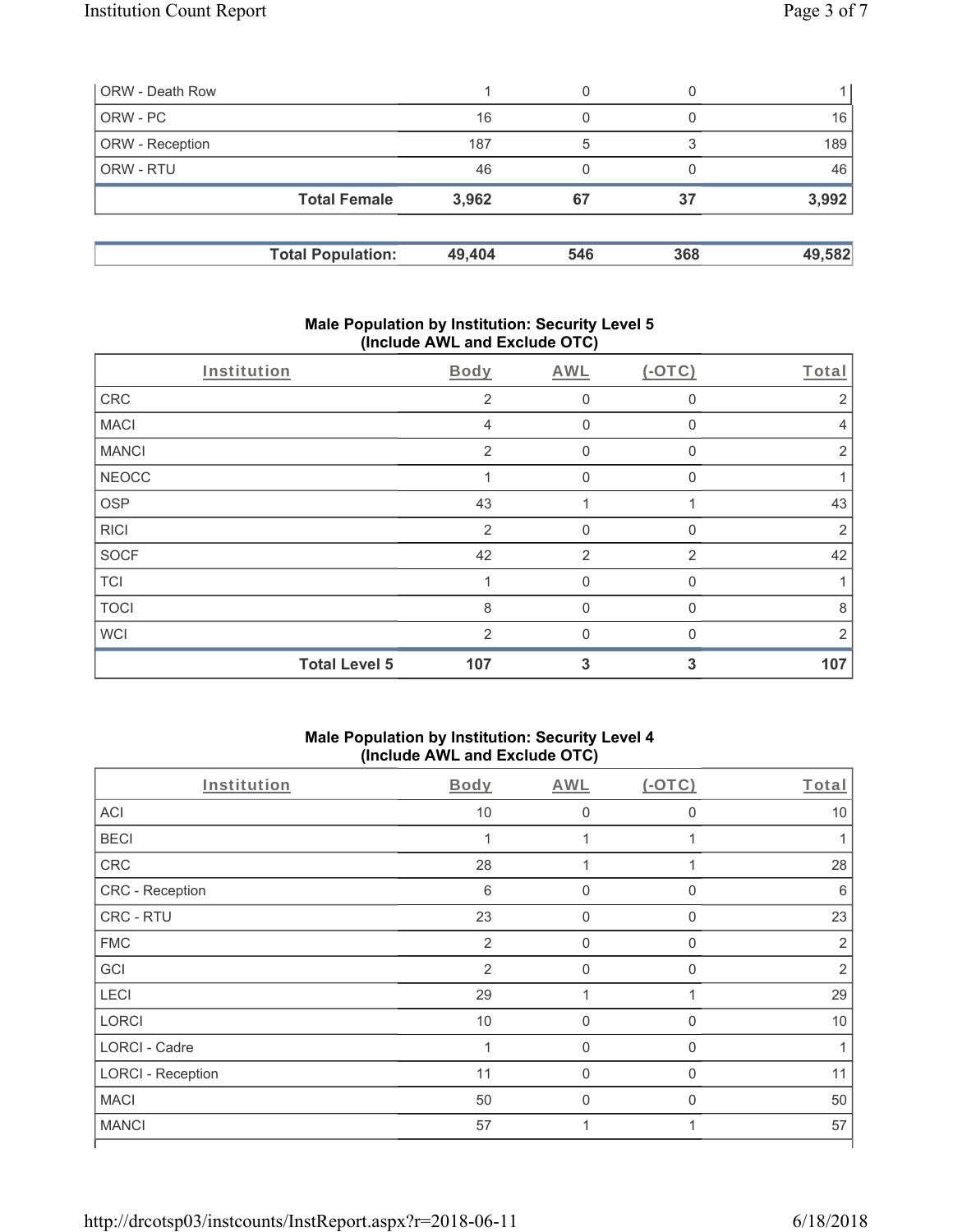| <b>MCI</b>       |                      | 1     | $\mathbf 0$    | $\mathbf 0$    |       |
|------------------|----------------------|-------|----------------|----------------|-------|
| <b>NEOCC</b>     |                      | 3     | 0              | $\Omega$       | 3     |
| OSP              |                      | 381   | $\overline{2}$ | $\overline{2}$ | 381   |
| PCI              |                      |       | 0              | $\mathbf 0$    |       |
| RCI              |                      | 24    | 4              |                | 24    |
| <b>RICI</b>      |                      | 1     | $\mathbf 0$    | $\mathbf 0$    |       |
| SOCF             |                      | 1,176 | 7              | 5              | 1,178 |
| SOCF - RTU       |                      | 32    | $\mathbf 0$    | $\Omega$       | 32    |
| <b>TCI</b>       |                      | 10    | $\mathbf 0$    | $\mathbf 0$    | $10$  |
| <b>TOCI</b>      |                      | 768   | $\mathbf 0$    | $\Omega$       | 768   |
| <b>TOCI - PC</b> |                      | 17    | $\mathbf{0}$   | $\Omega$       | 17    |
| <b>WCI</b>       |                      | 18    | 1              |                | 18    |
| WCI-RTU          |                      | 13    | $\mathbf 0$    | ∩              | 13    |
|                  | <b>Total Level 4</b> | 2,675 | 15             | 13             | 2,677 |

## **Male Population by Institution: Security Level 3 (Include AWL and Exclude OTC)**

| Institution                       | Body           | <b>AWL</b>          | $(-OTC)$            | Total                     |
|-----------------------------------|----------------|---------------------|---------------------|---------------------------|
| <b>ACI</b>                        | 21             | $\mathsf{O}\xspace$ | $\mathsf{O}\xspace$ | 21                        |
| ACI-PC                            | $\mathbf{1}$   | $\mathbf 0$         | $\mathbf 0$         | 1                         |
| <b>ACI - RTU</b>                  | $\mathbf{1}$   | $\mathbf 0$         | $\mathsf 0$         | 1                         |
| CCI                               |                | $\mathbf 0$         | $\mathbf 0$         | 1                         |
| <b>CRC</b>                        | 83             | 1                   | 1                   | 83                        |
| CRC - Cadre                       | 123            | $\mathsf{O}\xspace$ | $\mathsf{O}\xspace$ | 123                       |
| CRC - Reception                   | 833            | 17                  | 17                  | 833                       |
| CRC - RTU                         | 39             | $\mathbf 0$         | $\mathbf 0$         | 39                        |
| CRC - Youth                       | 1              | 1                   | 1                   | 1                         |
| <b>FMC</b>                        | 3              | $\mathbf 0$         | $\mathbf 0$         | $\ensuremath{\mathsf{3}}$ |
| FMC - Intensive Care - Male (CMC) | $\overline{4}$ | $\mathbf 0$         | $\mathsf{O}\xspace$ | $\overline{4}$            |
| <b>LAECI</b>                      | 7              | $\mathsf{O}\xspace$ | $\mathbf 0$         | $\overline{7}$            |
| LECI                              | 2,095          | 18                  | 14                  | 2,099                     |
| LOCI                              | 1              | $\mathbf 0$         | $\boldsymbol{0}$    | 1                         |
| <b>LORCI</b>                      | 56             | 34                  | 29                  | 61                        |
| <b>LORCI - Cadre</b>              | 26             | $\mathbf 0$         | $\mathsf 0$         | 26                        |
| <b>LORCI - Reception</b>          | 761            | 1                   | $\mathbf{1}$        | 761                       |
| <b>MACI</b>                       | 872            | $\overline{4}$      | $\overline{2}$      | 874                       |
| <b>MANCI</b>                      | 2,099          | 18                  | 16                  | 2,101                     |
| <b>NCCI</b>                       | 1              | $\mathbf 0$         | $\mathbf 0$         | 1                         |
| <b>NCI</b>                        | 3              | $\mathbf 0$         | $\mathbf 0$         | $\mathfrak{S}$            |
| <b>NEOCC</b>                      | 911            | $\overline{7}$      | $\,6\,$             | 912                       |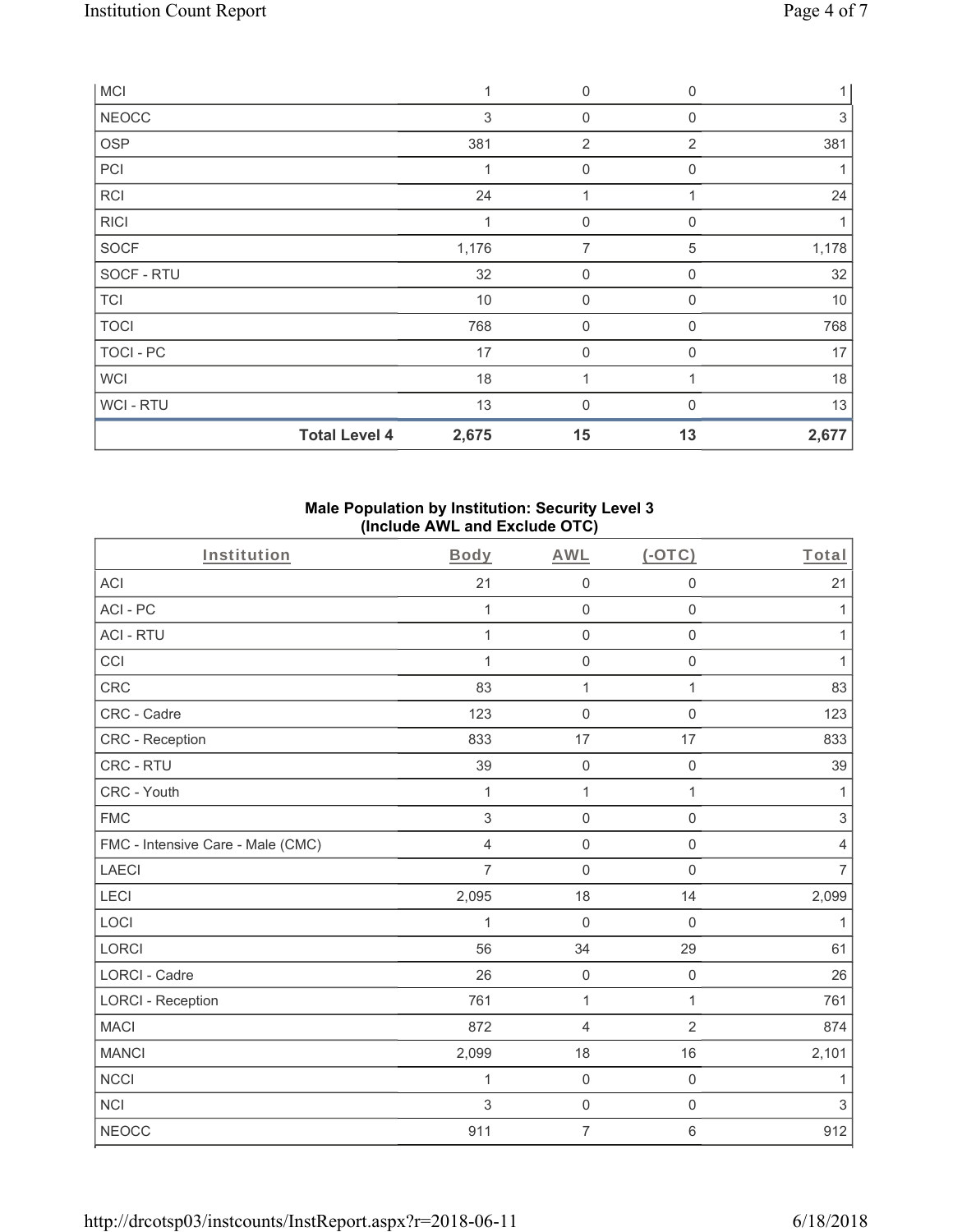| OSP         |                      | $\overline{7}$ | $\mathbf 0$    | 0            | $\overline{7}$ |
|-------------|----------------------|----------------|----------------|--------------|----------------|
| PCI         |                      | 35             |                | 0            | 36             |
| <b>RCI</b>  |                      | 1,768          | 10             | 9            | 1,769          |
| SCI         |                      |                | 0              | 0            |                |
| <b>SOCF</b> |                      | 10             | $\mathbf 0$    | $\Omega$     | 10             |
| SOCF - RTU  |                      |                | $\mathbf 0$    | 0            | 1              |
| <b>TCI</b>  |                      | 932            | 10             | 10           | 932            |
| TCI - Camp  |                      |                | $\mathbf{0}$   | 0            |                |
| <b>TOCI</b> |                      |                |                |              | 7              |
| TOCI - PC   |                      | 74             | $\mathbf 0$    | $\mathbf{0}$ | 74             |
| <b>WCI</b>  |                      | 1,226          | $\overline{7}$ | 5            | 1,228          |
| WCI - RTU   |                      | 17             | $\mathbf{0}$   | $\Omega$     | 17             |
|             | <b>Total Level 3</b> | 12,021         | 130            | 112          | 12,039         |

#### **Male Population by Institution: Security Level 2 (Include AWL and Exclude OTC)**

| Institution                       | Body         | <b>AWL</b>          | $(-OTC)$            | Total |
|-----------------------------------|--------------|---------------------|---------------------|-------|
| <b>ACI</b>                        | 730          | 5                   | $\overline{2}$      | 733   |
| ACI-PC                            | 55           | $\mathbf{1}$        | $\mathbf{1}$        | 55    |
| <b>ACI - RTU</b>                  | 82           | $\mathbf 0$         | $\mathbf 0$         | 82    |
| <b>BECI</b>                       | 1,450        | 21                  | 13                  | 1,458 |
| CCI                               | 2,029        | 13                  | 10                  | 2,032 |
| <b>CRC</b>                        | 128          | $\overline{4}$      | $\overline{4}$      | 128   |
| CRC - Cadre                       | 103          | $\mathbf 0$         | $\mathsf 0$         | 103   |
| CRC - Reception                   | 174          | $\overline{7}$      | $\overline{7}$      | 174   |
| <b>FMC</b>                        | 8            | $\overline{2}$      | $\mathsf{O}\xspace$ | 10    |
| FMC - Intensive Care - Male (CMC) | 17           | $\mathsf{O}\xspace$ | $\mathbf 0$         | 17    |
| GCI                               | 457          | $\overline{4}$      | $\sqrt{3}$          | 458   |
| <b>GCI-RTU</b>                    | 41           | $\mathbf 0$         | $\mathsf{O}\xspace$ | 41    |
| <b>LAECI</b>                      | 1,076        | 11                  | $6\phantom{1}$      | 1,081 |
| LECI                              | 16           | $\mathbf 0$         | $\mathbf 0$         | 16    |
| LOCI                              | 1,140        | $\,6\,$             | 4                   | 1,142 |
| LORCI                             | 109          | 29                  | 29                  | 109   |
| <b>LORCI - Cadre</b>              | 74           | $\mathbf 0$         | $\mathsf 0$         | 74    |
| <b>LORCI - Reception</b>          | 301          | $\mathbf 0$         | $\mathsf{O}\xspace$ | 301   |
| <b>MACI</b>                       | 74           | $\overline{2}$      | $\mathbf{1}$        | 75    |
| <b>MANCI</b>                      | 21           | $\overline{1}$      | $\mathbf{1}$        | 21    |
| <b>MCI</b>                        | 1,447        | 17                  | 11                  | 1,453 |
| MCI - Camp                        | $\mathbf{1}$ | $\boldsymbol{0}$    | $\mathsf{O}\xspace$ | 1     |
| <b>NCCI</b>                       | 1,185        | 12                  | $\,8\,$             | 1,189 |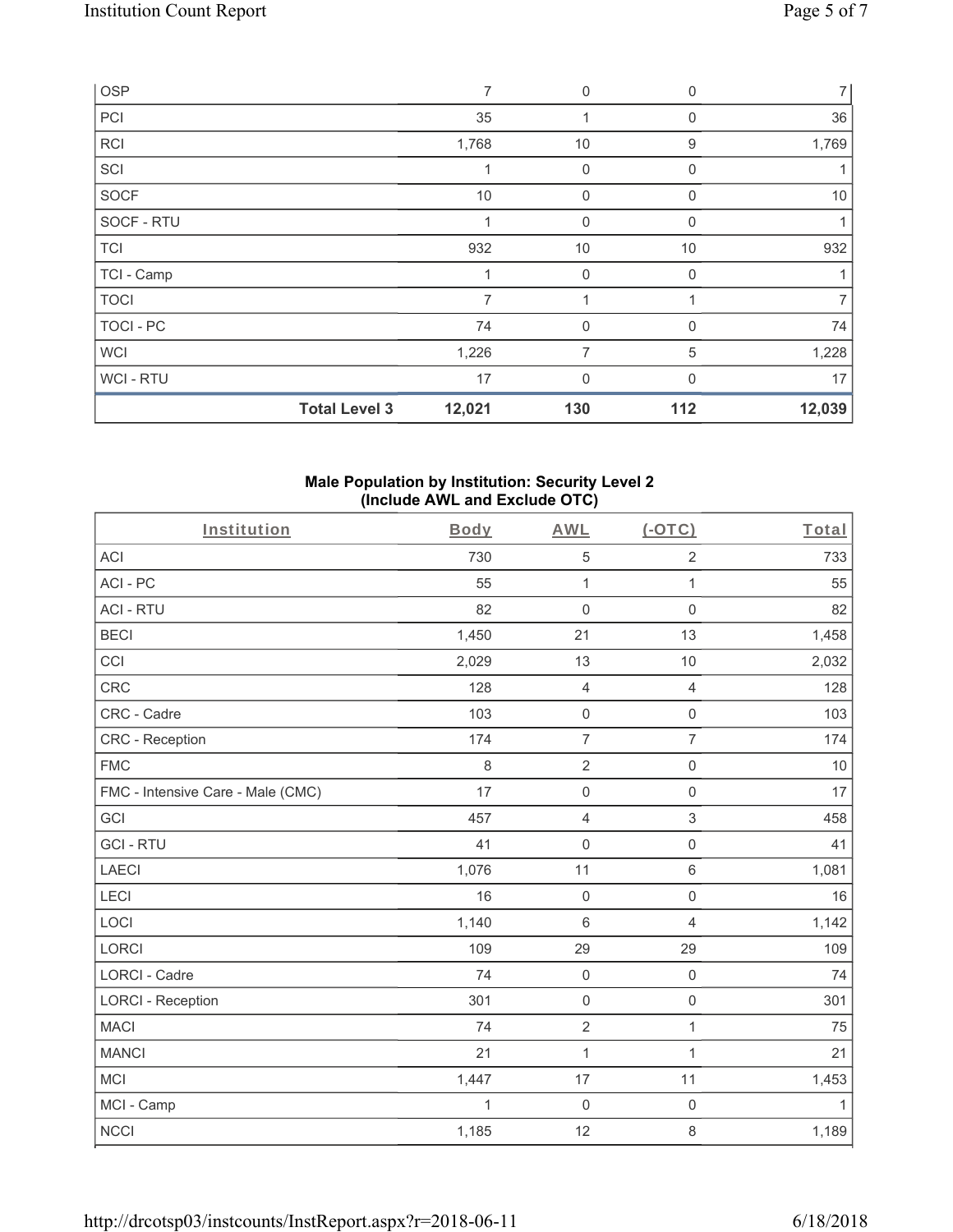|             | <b>Total Level 2</b> | 15,746 | 184          | 133      | 15,797         |
|-------------|----------------------|--------|--------------|----------|----------------|
| WCI-RTU     |                      |        | $\mathbf{0}$ | $\Omega$ |                |
| <b>WCI</b>  |                      | 10     | $\mathbf{0}$ | 0        | 10             |
| <b>TOCI</b> |                      |        | $\mathbf 0$  | 0        |                |
| <b>TCI</b>  |                      | 4      | $\mathbf 0$  | 0        | 4              |
| SOCF        |                      | 4      | $\mathbf 0$  | $\Omega$ | $\overline{4}$ |
| SCI         |                      | 885    | 8            | 8        | 885            |
| <b>RICI</b> |                      | 1,488  | 16           | 11       | 1,493          |
| RCI         |                      | 164    | $\mathbf 0$  | $\Omega$ | 164            |
| PCI         |                      | 853    | 12           | 4        | 861            |
| NEOCC       |                      | 3      | $\mathbf 0$  | 0        | 3              |
| <b>NCI</b>  |                      | 1,615  | 13           | 10       | 1,618          |

#### **Male Population by Institution: Security Level 1 (Include AWL and Exclude OTC)**

| Institution                       | <b>Body</b>    | <b>AWL</b>          | $(-OTC)$            | Total          |
|-----------------------------------|----------------|---------------------|---------------------|----------------|
| <b>ACI</b>                        | 627            | $\sqrt{4}$          | $\overline{2}$      | 629            |
| ACI-PC                            | 3              | $\mathsf{O}\xspace$ | $\mathsf{O}\xspace$ | $\sqrt{3}$     |
| <b>ACI - RTU</b>                  | 33             | $\mathsf{O}\xspace$ | $\mathbf 0$         | 33             |
| <b>BECI</b>                       | 749            | $\boldsymbol{9}$    | $\overline{2}$      | 756            |
| <b>BECI - Camp</b>                | 491            | $\mathsf{O}\xspace$ | $\mathsf{O}\xspace$ | 491            |
| CCI                               | 574            | $\overline{4}$      | $\overline{2}$      | 576            |
| <b>CRC</b>                        | 72             | $\sqrt{3}$          | $\mathfrak{S}$      | 72             |
| CRC - Cadre                       | $\mathbf{1}$   | $\mathsf{O}\xspace$ | $\mathsf 0$         | $\mathbf{1}$   |
| <b>CRC</b> - Reception            | 76             | $\overline{2}$      | $\overline{2}$      | 76             |
| <b>FMC</b>                        | 471            | $\,6\,$             | $\mathbf{1}$        | 476            |
| FMC - Intensive Care - Male (CMC) | 24             | $\mathbf 0$         | $\mathsf{O}\xspace$ | 24             |
| <b>GCI</b>                        | 601            | 11                  | $\overline{2}$      | 610            |
| GCI - Camp                        | 639            | $\mathbf{1}$        | $\mathbf{1}$        | 639            |
| <b>GCI-RTU</b>                    | 13             | $\mathsf 0$         | $\mathsf{O}\xspace$ | 13             |
| <b>LAECI</b>                      | 685            | $\sqrt{5}$          | $\overline{2}$      | 688            |
| LECI                              | $\overline{4}$ | $\overline{4}$      | $\mathbf{1}$        | $\overline{7}$ |
| LECI - Camp                       | 177            | $\mathbf 0$         | $\mathbf 0$         | 177            |
| LOCI                              | 1,118          | $\overline{4}$      | $\overline{2}$      | 1,120          |
| <b>LORCI</b>                      | 60             | 11                  | 10                  | 61             |
| <b>LORCI - Cadre</b>              | 5              | $\mathbf 0$         | $\mathsf 0$         | $\sqrt{5}$     |
| <b>LORCI - Reception</b>          | 174            | $\mathbf{1}$        | $\mathbf{1}$        | 174            |
| MACI - Minimum                    | 1,260          | 11                  | $\overline{7}$      | 1,264          |
| <b>MANCI</b>                      | 24             | $\overline{4}$      | $\overline{c}$      | 26             |
| MANCI - Camp                      | 410            | $\mathbf{1}$        | $\mathbf{1}$        | 410            |